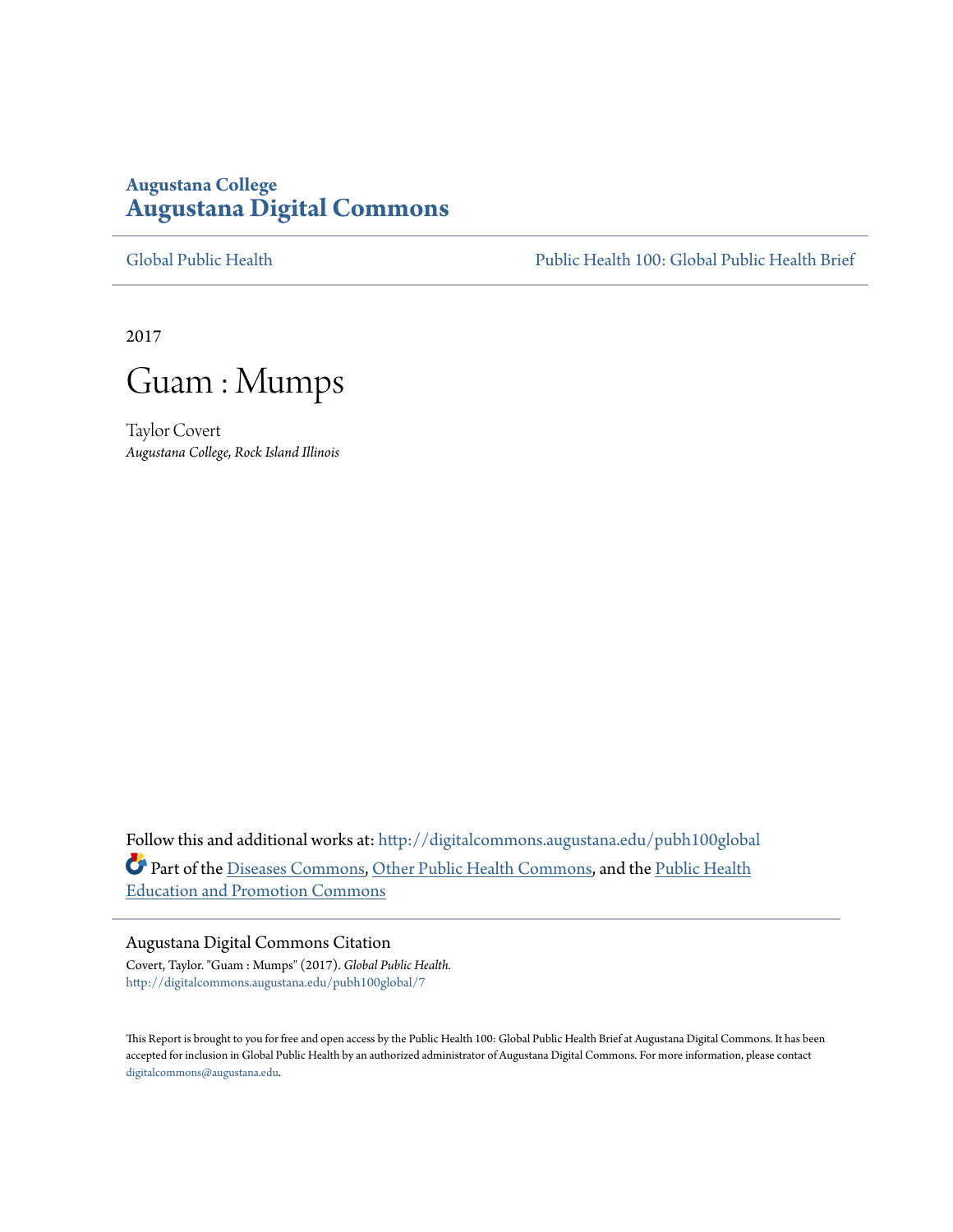# Low Vaccination Levels in Guam

# **Name:** Guam



### **Location:** Near the Philippine Islands

**Population:** There are 162,896 people in Guam. 85% of them practice the religion of Roman Catholic while 15% practice another form. 37% of the population are Chamorros, 29% are Filipino, and 7% are white ("GUAM," 2017).

#### **Political Structure:** Democratic

**Major Challenges:** Some major challenges in Guam include the lack of proper vaccinations of children ages 19 to 35 months, widespread Diabetes Mellitus, mumps outbreak, and a variety of invasive species including the Rhino Beetle (Paco, 2016).

**Challenge Descriptions:** Between 2009 and 2010, there was a large amount of previously vaccinated citizens that even though they had taken the proper preventative measures, still were diagnosed with mumps.

**Epidemiology:** It was later revealed that citizens that lived in a more crowded household and high student contact at schools were the main cause of the spreading of mumps. The recommended dose number throughout the population was at least 2. However, those that had received the 3 dose vaccine that accounted for mumps, measles, and rubella had a lower rate of contracting mumps than those who got the recommended doses. Between 2009 and 2010,

505 cases were reported. School children were the most at risk in the population (Nelson et al., 2013).

**Identification:** Mumps is characterized by high fevers and parotitis, or swelling of the parotid glands. Some cases are asymptomatic, and some can be severe, resulting in inflammation of the brain and deafness. When one case was identified, the government stepped in to add a third dose of the MMR vaccine in order to help stop the disease from spreading any further. Guam was put under surveillance and disease numbers were monitored. Though the government intervened as much as they could, some cases were not accounted for and therefore classified as non-cases, potentially altering the data and remaining a carrier of the disease.



**Personal Suggestions:** I think an important step towards preventing another disease outbreak in Guam is to have a general public that is fully educated on the disease protocols and procedures. If citizens are aware of the correct dosage amounts recommended and the vaccinations they should be getting, then there would be no need to worry about the spreading of a potentially dangerous disease. It is also crucial to make vaccinations accessible to everyone who needs them. There is no point in having a preventative measure if not everyone is able to receive it.